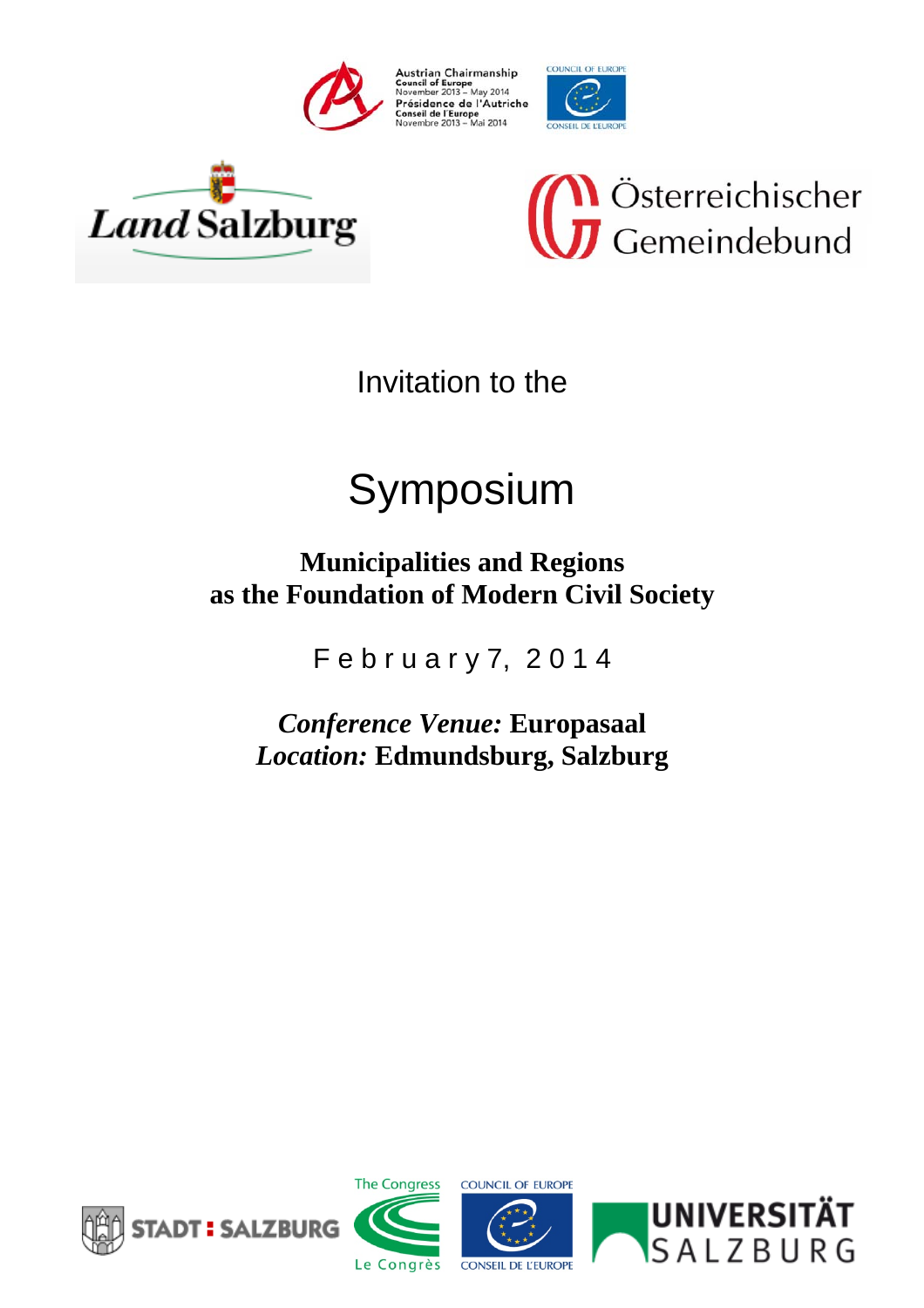# **Symposium Programme**

#### **9.00h Welcome**

**Prof. Dr. Heinrich SCHMIDINGER**   *Rector of the University of Salzburg*  **Dr. Heinz SCHADEN**   *Mayor of the City of Salzburg*  **DDr. Herwig VAN STAA**   *President of the Congress President of the Land Tyrol State Legislature*  **Dr. Brigitta PALLAUF**   *President of the Land Salzburg State Legislature*  **Helmut MÖDLHAMMER, Mayor**   *President of the Austrian Association of Municipalities* 

#### **9.20h**

*Citizen Participation, from a Comprehensive Perspective Exploring and analyzing how to activate civil society* 

**Lectures: Prof. Dr. Klaus POIER**   *University of Graz* 

> **Prof. Dr. Anna GAMPER**   *University of Innsbruck*

**Remarks: Mag. Manfred HELLRIEGL**  *"Zukunftsbüro", Government of the Land Vorarlberg* 

**Moderation: Prof. Dr. Reinhard HEINISCH**   *University of Salzburg* 

**11.00h Coffee Break** 

#### **11.20h**

*Is the Political Discourse Comprehensible Enough to Allow for a Civil Society? The role of transparency and media when communicating politics and communal values* 

**Address: Anders KNAPE**  *President of the Swedish Association of Local Authorities and Regions* **Vice-President of the Congress** 

**Remarks: Merve Serire TOPDAŞ** *Member of the Youth Regional Network of the Assembly of European Regions (AER)* 

> **Manfred PERTERER**  *Editor-in-Chief, Salzburger Nachrichten*

**Moderation: Dr. Andreas KIEFER**  *Secretary General of the Congress*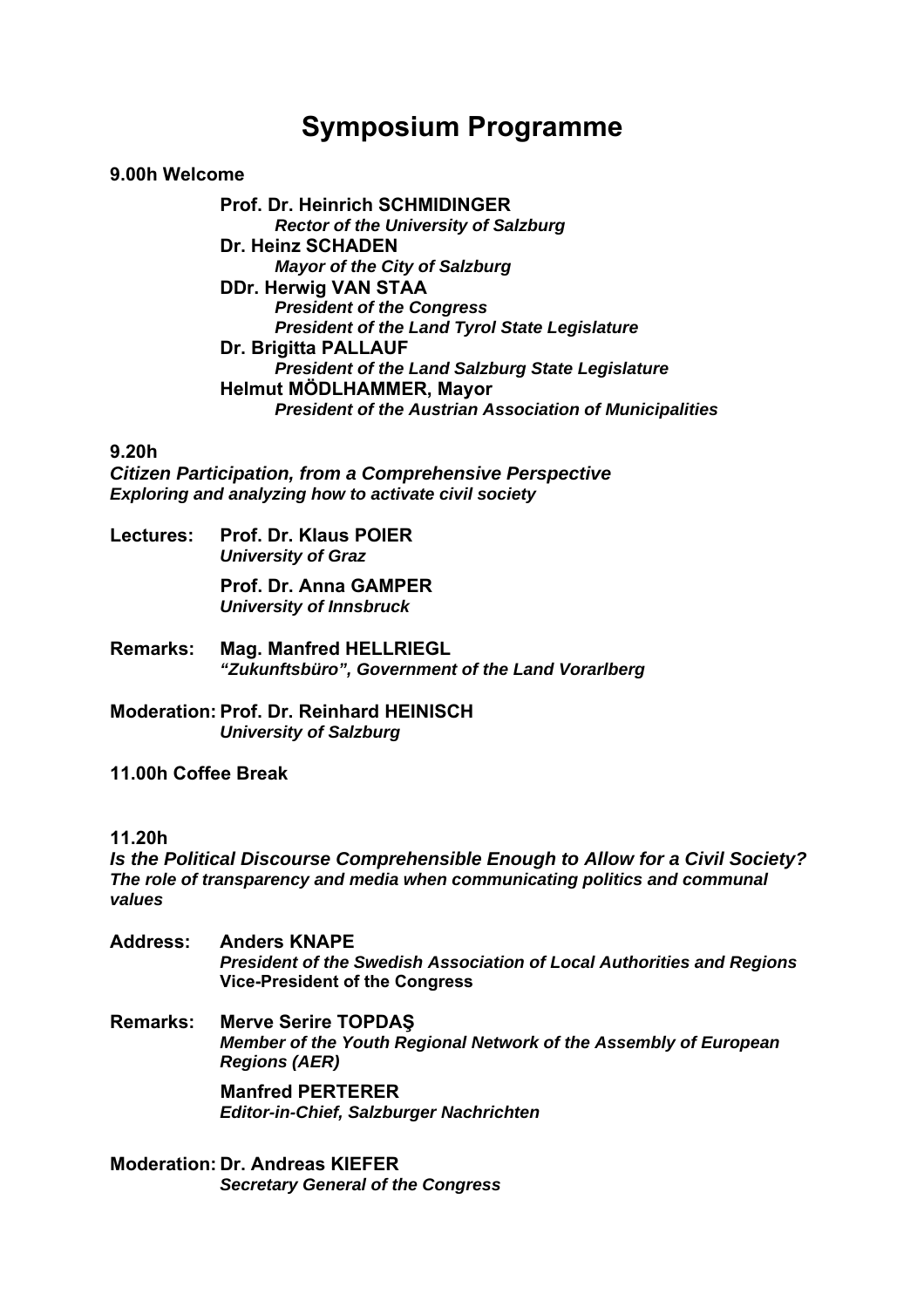**13.00h Midday Break, Luncheon Buffet provided** 

#### **14.30h**

*Citizen Participation Internationally The role of participation in questions of location development and as a socioeconomic driver* 

- **Lecture: Prof. Dr. Norbert KERSTING**  *University of Muenster*
- **Remarks: Blanca Soláns GARCÍA**  *Director General for Citizen Participation, the Government of the Autonomous Community of Aragon*

**Dr. Angelika POTH-MÖGELE**  *Director of Policy, Council of European Municipalities and Regions (CEMR)* 

**Moderation: Gudrun MOSLER-TÖRNSTRÖM**  *Second President of the Land Salzburg State Legislature Head of the Austrian Delegation in the Congress* 

#### **16.00h Final Reflections**

**16.30h Conclusion** 

#### **How to register**

Via the Internet module: http://gemeindebund.at/fg\_form.php?formID=60 Contact: Nicolaus Drimmel , Österreichischer Gemeindebund office@gemeindebund.gv.at; Tel.: +43-1-5121480; Fax: +43-1-5121480-72

#### **Accommodations**

For conference participants requiring accommodations, a number of hotel rooms have been made available for booking until January. Nonetheless, early booking is recommended. All hotel arrangements include breakfast and are within easy walking distance (max. 10 minutes) from the conference venue.

*Conference Hotels:* 

**Hotel Stein:** € 129 per room; http://www.hotelstein.at/de/info **Book by January 5, 2014** under reservation@hotelstein.at , reservation number: "**51448"** 

**Star Inn Hotel:** € 76 per person; http://starinnhotels.com/star-inn-hotel-salzburg-zentrum **Book by January 13, 2014** under salzburg.zentrum@starinnhotels.com, booking code **"Kongress der Gemeinden & Regionen 60977"** 

**Altstadthotel Kasererbräu**: € 89/double € 69/single **Book by January 6, 2014** under info@kasererbraeu.at

**Gablerbräu Star Inn: Standard**: € 73/single € 99/double; Business: € 88/single € 114/ double http://starinnhotels.com/star-inn-hotel-salzburg-gablerbraeu **Book by December 23** only (!!) under c.tuppinger@starinnhotels.com